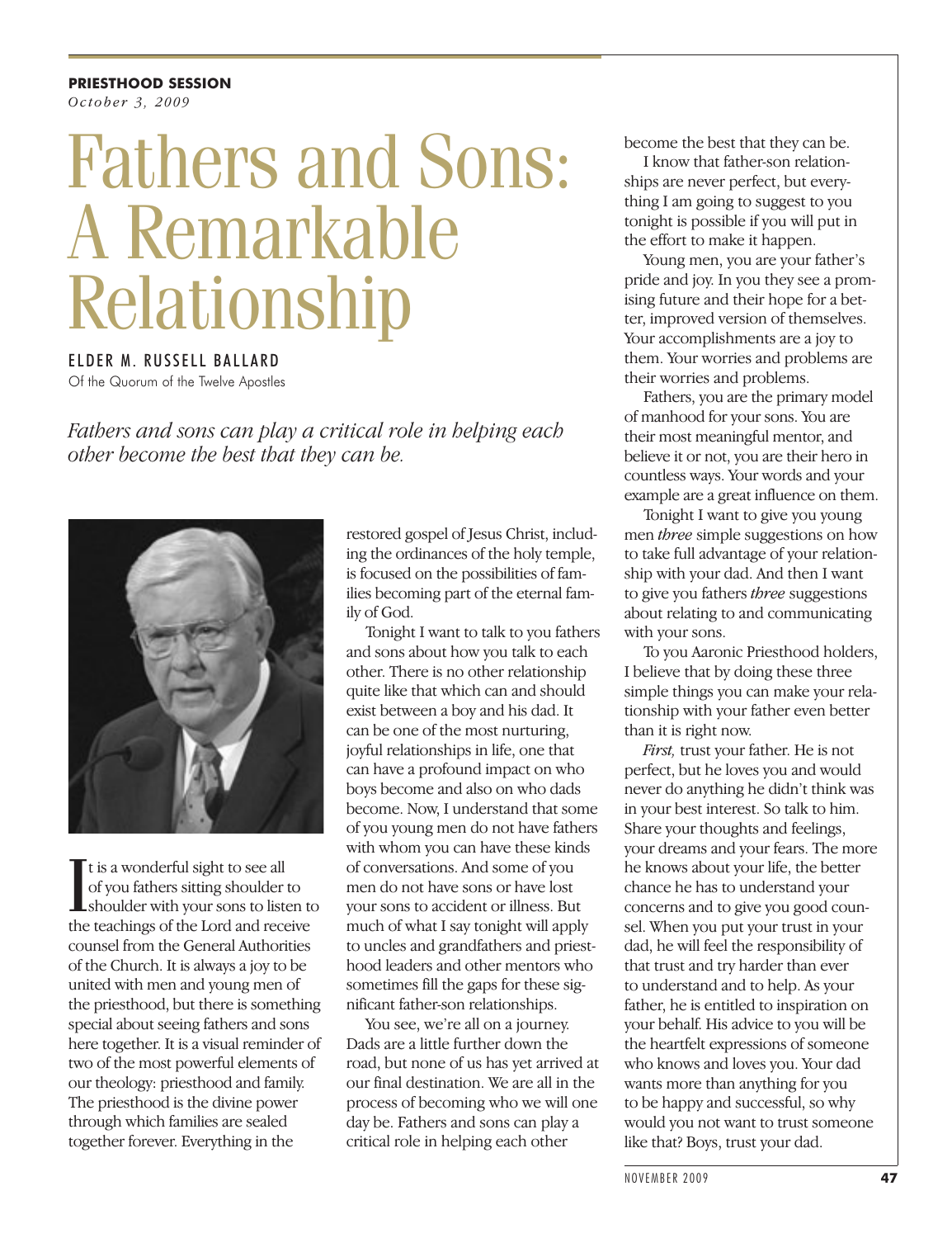

*Second,* take an interest in your father's life. Ask about his job, his interests, his goals. How did he decide to do the work that he does? What was he like when he was your age? How did he meet your mother? And as you learn more about him, you may find that his experiences help you to better understand why he responds the way that he does. Watch your dad. Watch how he treats your mother. Watch how he performs his Church callings. Watch how he interacts with other people. You will be surprised what you learn about him

just by watching him and listening to him. Think about what you don't know about him and find out. Your love, admiration, and understanding will increase by what you learn. Boys, be interested in your dad's life.

And *third,* ask your father for advice. Let's be honest: he is probably going to give you his advice whether you ask for it or not, but it just works so much better when you ask! Ask for his advice on Church activity, on classes, on friends, on school, on dating, on sports or other hobbies. Ask for his counsel on your Church

assignments, on preparing for your mission, on decisions or choices you have to make. Nothing shows respect for another person as much as asking for his advice, because what you are really saying when you ask for advice is, "I appreciate what you know and the experiences you have had, and I value your ideas and suggestions." Those are nice things for a father to hear from his son.

In my experience, fathers who are asked for advice try harder to give good, sound, useful counsel. By asking your father for advice, you not only receive the benefit of his input, but you also provide him with a little extra motivation to strive to be a better father and a better man. He will think more carefully about whatever it is that he advises, and he will work harder to "walk the talk." Young men, ask your dad for advice!

OK, fathers, now it's your turn. Let's talk about some things you can do to enhance your relationship with your sons. You will notice that there is some linkage between the three suggestions I am going to give you and the suggestions I just gave your sons. That isn't coincidental.

*First,* fathers, listen to your sons really listen to them. Ask the right kind of questions, and listen to what your sons have to say each time you have a few minutes together. You need to know—not to guess but to know—what is going on in your son's life. Don't assume that you know how he feels just because you were young once. Your sons live in a very different world from the one in which you grew up. As they share with you what's going on, you will have to listen very carefully and without being judgmental in order to understand what they are thinking and experiencing.

Find your own best way to connect. Some fathers like to take their sons fishing or to a sporting event. Others like to go on a quiet drive or work side by side in the yard. Some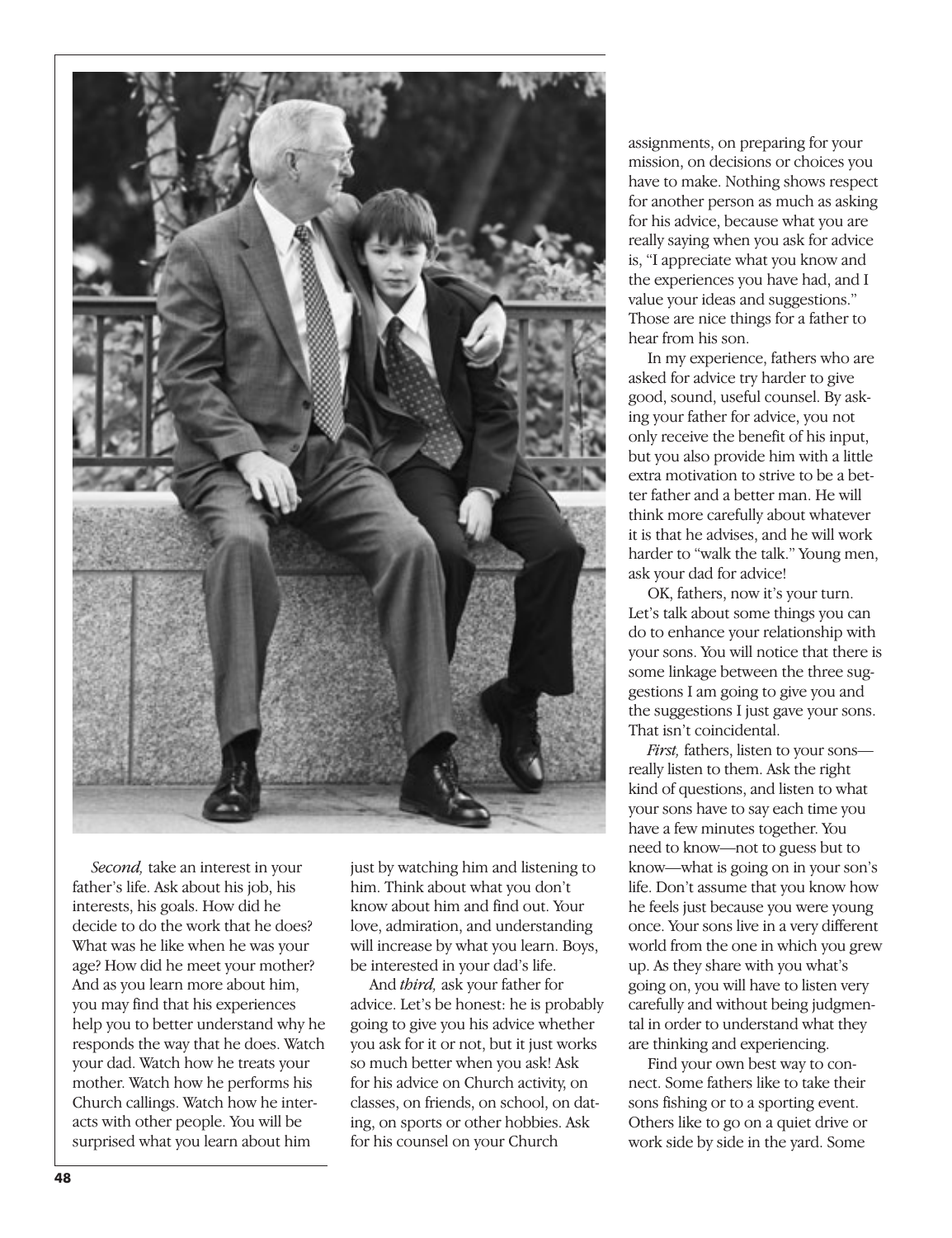find their sons enjoy conversations at night just before going to bed. Do whatever works best for you. A oneon-one relationship should be a routine part of your stewardship with your sons. Every father needs at least one focused, quality conversation with his sons every month during which they talk about specific things such as school, friends, feelings, video games, text messaging, worthiness, faith, and testimony. Where or when this happens isn't nearly as important as the fact that it happens.

And oh, how fathers need to listen. Remember, conversation where you do 90 percent of the talking is not a conversation. Use the word "feel" as often as you comfortably can in your discussions with your sons. Ask: "How do you feel about what you're learning in that class?" "How do you feel about what your friend said?" "How do you feel about your priesthood and the Church?"

Don't think you have to try to fix everything or solve everything during these visits. Most of the time, the best thing you can do is just listen. Fathers who listen more than they talk find that their sons share more about what is really going on in their lives. Dads, listen to your sons.

*Second,* pray with and for your sons. Give them priesthood blessings. A son who is worried about a big exam or a special event will surely benefit from a father's priesthood blessing. Occasions like the start of a new school year, a birthday, or as he begins to date may be opportune times to call upon the Lord to bless your son. Oneon-one prayer and the sharing of testimonies can draw you closer to each other as well as closer to the Lord.

I am mindful that many of you fathers suffer heartache over sons who have strayed and are being captured by the world, just as Alma and Mosiah worried about their sons. Continue to do all you can to maintain strong family relationships. Never



give up, even when fervent prayer in their behalf is all you can do. These precious sons of yours are your sons forever! Fathers, pray with and bless your sons.

*Third,* dare to have the "big talks" with your sons. You know what I mean: talks about drugs and drinking, about the dangers of today's media the Internet, cyber technologies, and pornography—and about priesthood worthiness, respect for girls, and moral cleanliness. While these should not be the only subjects you talk about with your sons, please don't shy away from them. Your boys need your counsel, guidance, and input on these subjects. As you talk about these very important matters, you will find that the trust between you will flourish.

I am especially concerned that we communicate openly and clearly with

our sons about sexual matters. Your sons are growing up in a world that openly embraces and flaunts early, casual, and thoughtless promiscuity. Your sons simply cannot avoid the blatant sexual imagery, messages, and enticements that are all around them. Fathers and Church leaders need to have open and frequent discussions that teach and clarify how young men of the priesthood handle this issue. Be positive about how wonderful and beautiful physical intimacy can be when it happens within the bounds the Lord has set, including temple covenants and commitments of eternal marriage. Studies show that the biggest deterrent to casual sexual activity is a wholesome attitude that connects such personal relationships with genuine commitment and mature love. Fathers, if you have not